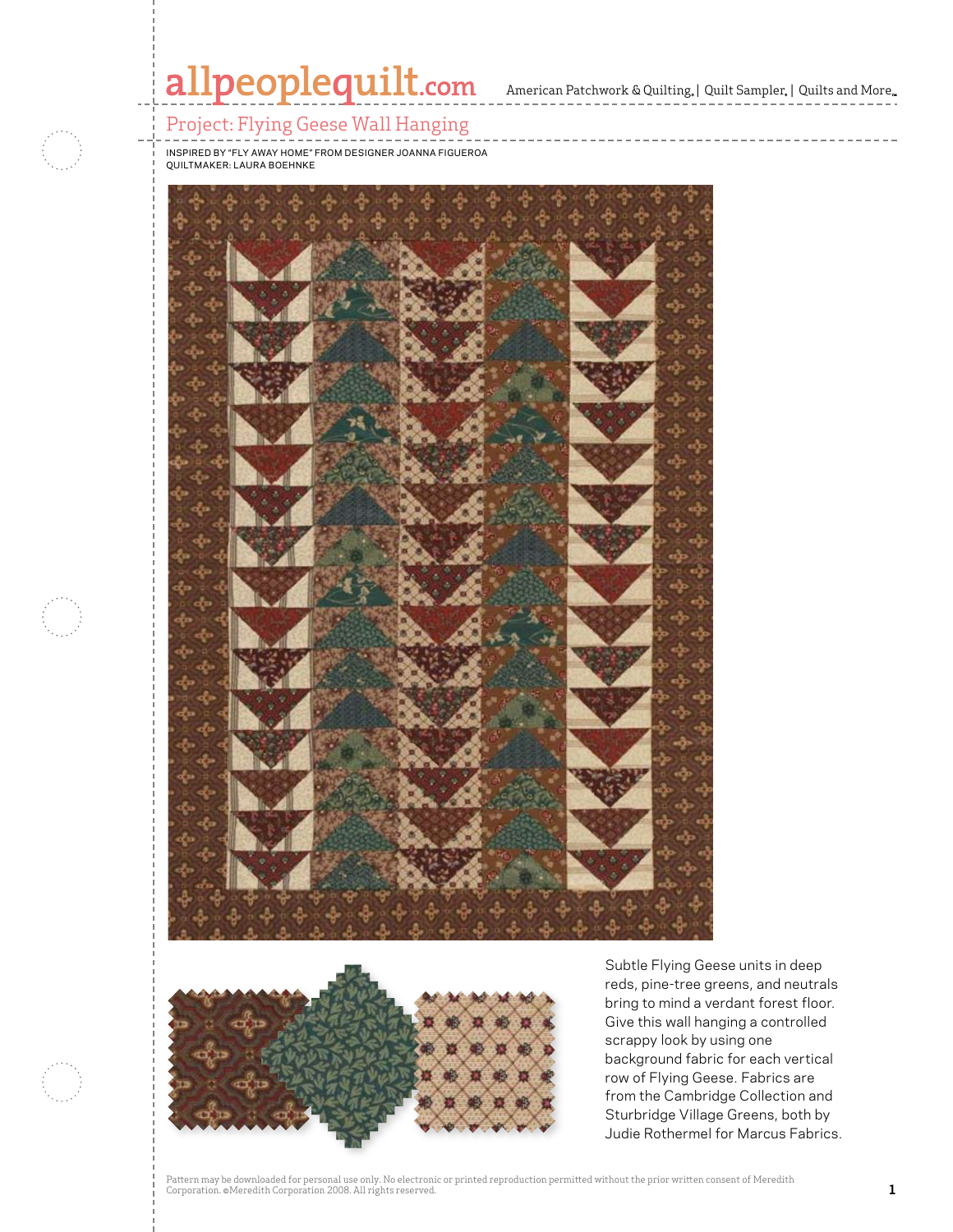# allpeoplequilt.com

Project: Flying Geese Wall Hanging

### Materials

- **•**  3—18x22" pieces (fat quarters) assorted cream prints (Flying Geese)
- **•**  1—18x22" piece (fat quarter) each of tan and light brown prints (Flying Geese)
- <sup>5</sup>⁄<sub>8</sub> yard total assorted red prints (Flying Geese)
- **1/<sub>2</sub>** yard total assorted green prints (Flying Geese)
- **•**  $\frac{7}{8}$  yard brown print (border, binding)
- **1½** yards backing fabric
- **•**  33x45" batting

#### Finished quilt: 261⁄2×381⁄2"

Quantities are for 44/45"-wide, 100% cotton fabrics. Measurements include 1/4" seam allowances. Sew with right sides together unless otherwise stated.

## Cut Fabrics

Cut pieces in the following order. **From each cream print, cut:**

- **•** 32-2<sup>1</sup>/<sub>2</sub> squares
- **From tan print, cut:**
- **•** 32-2<sup>1</sup>/<sub>2</sub> squares
- **From light brown print, cut:**
- **•** 32-2<sup>1</sup>/<sub>2</sub>" squares **From assorted red prints, cut:**
- **•** 48-21/<sub>2</sub>x41/<sub>2</sub>" rectangles
- **From assorted green prints, cut:**
- **•** 32-21/<sub>2</sub>x41/<sub>2</sub> rectangles **From brown print, cut:**
- 4-21⁄2x42" binding strips
- **2-31/2x321/2**" border strips
- **2–3½×26½** border strips

#### Assemble Flying Geese Units

- **1.** Use a pencil to mark a diagonal line on wrong side of each cream print, tan print, and light brown print 21⁄2" square.
- 2. Align a marked cream print No. 1-2<sup>1</sup>/<sub>2</sub>" square with one end of an assorted red print 41⁄2x21⁄2" rectangle (Diagram 1; note direction of drawn line). Sew on marked line, then trim seam allowances to  $\frac{1}{4}$ ".
- **3.** Align a marked cream print No. 1 marked 2<sup>1/2</sup> square with opposite end of rectangle (Diagram 1). Stitch, trim, and press as before to make a red– and–cream No. 1 Flying Geese unit. The unit should be  $4\frac{1}{2}x2\frac{1}{2}$ " including seam allowances.
- 4. Repeat steps 2 and 3 to make 16 red–and–cream No. 1 Flying Geese units total.
- 5. Using marked cream print No. 2-2<sup>1</sup>/<sub>2</sub>" squares and assorted red print 41/2x21/2" rectangles, repeat steps 2 and 3 to make 16 red–and–cream No. 2 Flying Geese units total.
- **6.** Using marked cream print No. 3–2<sup>1</sup>/<sub>2</sub>" squares and assorted red print 41/2x21/2" rectangles, repeat steps 2 and 3 to make 16 red–and–cream No. 3 Flying Geese units total.
- 7. Using marked tan print 21/<sub>2</sub>" squares and assorted green print  $4\frac{1}{2} \times 2\frac{1}{2}$ " rectangles, repeat steps 2 and 3 to make 16 green–and–tan Flying Geese units total (Diagram 2).

8. Using marked light brown print 2<sup>1</sup>/<sub>2</sub>" squares and assorted green print 41⁄2x21⁄2" rectangles, repeat steps 2 and 3 to make 16 green–and–brown Flying Geese units total.

### Assemble Wall Hanging Center

- 1. Referring to Quilt Assembly Diagram, sew together 16 red– and–cream No. 1 Flying Geese units to make a red row. Press seams toward bottom of row. The row should be 41⁄2x321⁄2" including seam allowances. Repeat to make red–and–cream No. 2 and red–and–cream No. 3 rows.
- 2. Using green Flying Geese units, repeat Step 1 to make green– and–tan row and green–and– brown row; press seams toward top of row.
- **3.** Referring to Quilt Assembly Diagram, join red and green rows, alternating colors, to complete quilt center. Press seams in one direction. The quilt center should be 20<sup>1</sup>/<sub>2</sub>x32<sup>1</sup>/<sub>2</sub>" including seam allowances.

## Add Border

Sew long border strips to long edges of quilt center. Add short border strips to remaining edges to complete quilt top. Press all seams toward border.

## Finish Quilt

- 1. Layer quilt top, batting, and backing; baste. Quilt as desired.
- 2. Bind with brown print binding strips.